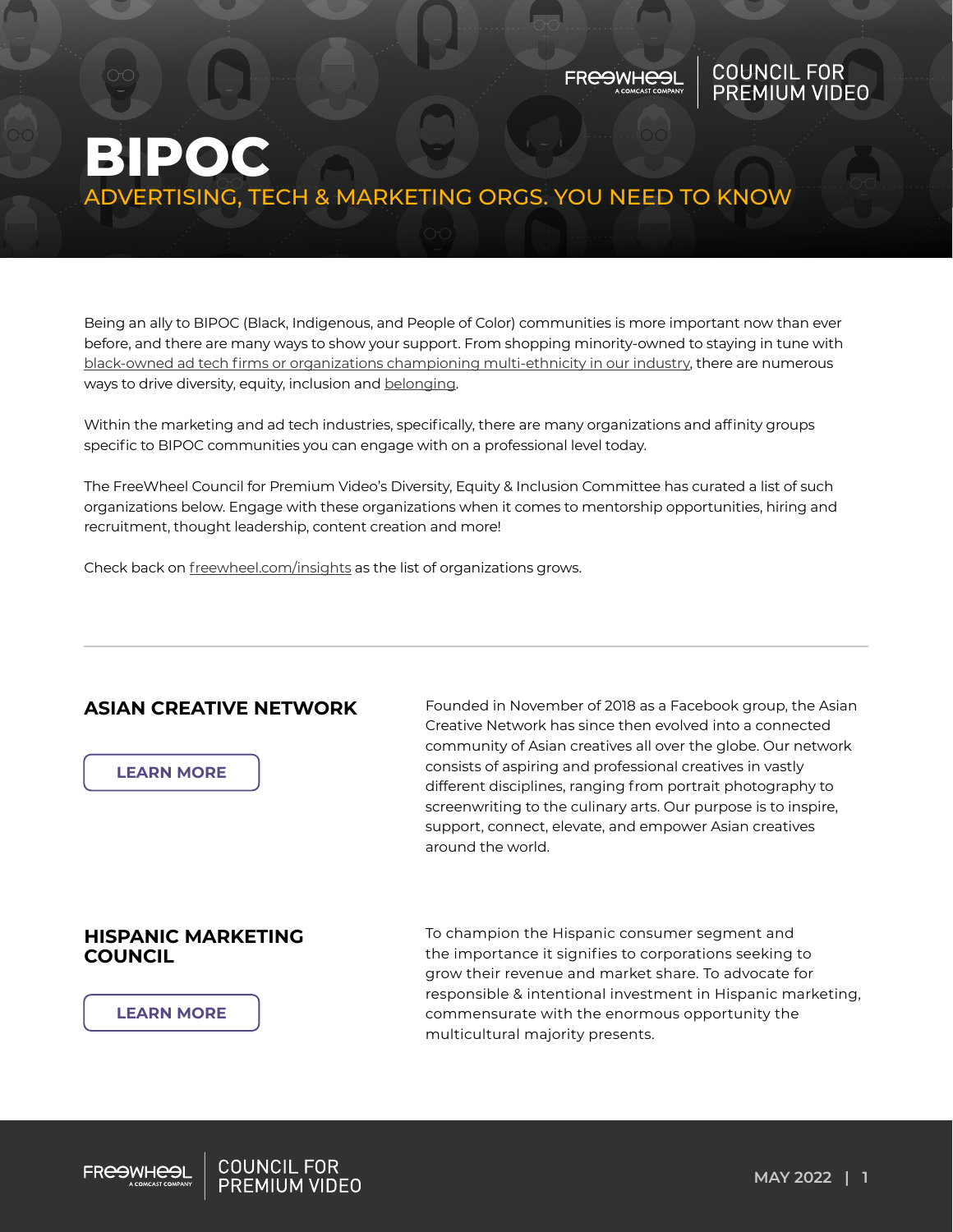### **NATIONAL LGBT CHAMBER OF COMMERCE**

The National LGBT Chamber of Commerce (NGLCC), the business voice of the LGBT community, is the only national advocacy organization dedicated to expanding economic opportunities for the LGBT business community. NGLCC is the exclusive third-party certifying body for Certified LGBT Business Enterprise® (Certified LGBTBE®) companies. Over 1/3 of Fortune 500 recognize this certification and partner with NGLCC to create fully LGBT-inclusive supply-chains.

**[LEARN MORE](http://www.3af.org/)**

**[LEARN MORE](https://www.nglcc.org/)**

**3AF The purpose of 3AF is to broaden members' knowledge 3AF** and share expertise on the Asian American market through conferences, seminars, events and programs, and to provide networking opportunities for Asian agencies, media and research professionals.

### **#HIREBLACK**

**Focus:** Recruitment/HR, Women Focus

**[LEARN MORE](https://hireblacknow.com/)**

Helping 10,000 Black womxn get trained, hired, or promoted. What started as an idea to help 19 Black womxn with resume review sessions on Juneteenth has evolved into an initiative serving a network of 3,000 people and counting.

### **ADCOLOR**

**Focus:** Media Events, Advertising Events, Networking, Recruitment/HR

#### **[LEARN MORE](https://adcolor.org/)**

ADCOLOR champions diversity and inclusion in creative industries. Our process is twofold. First, we help individuals and organizations RISE UP, letting their accomplishments and ideas shine. Then we teach these new leaders and would-be-mentors how to REACH BACK and find others who deserve to be noticed and promoted. Our goal is to create a community of diverse professionals who are here to support and celebrate one another.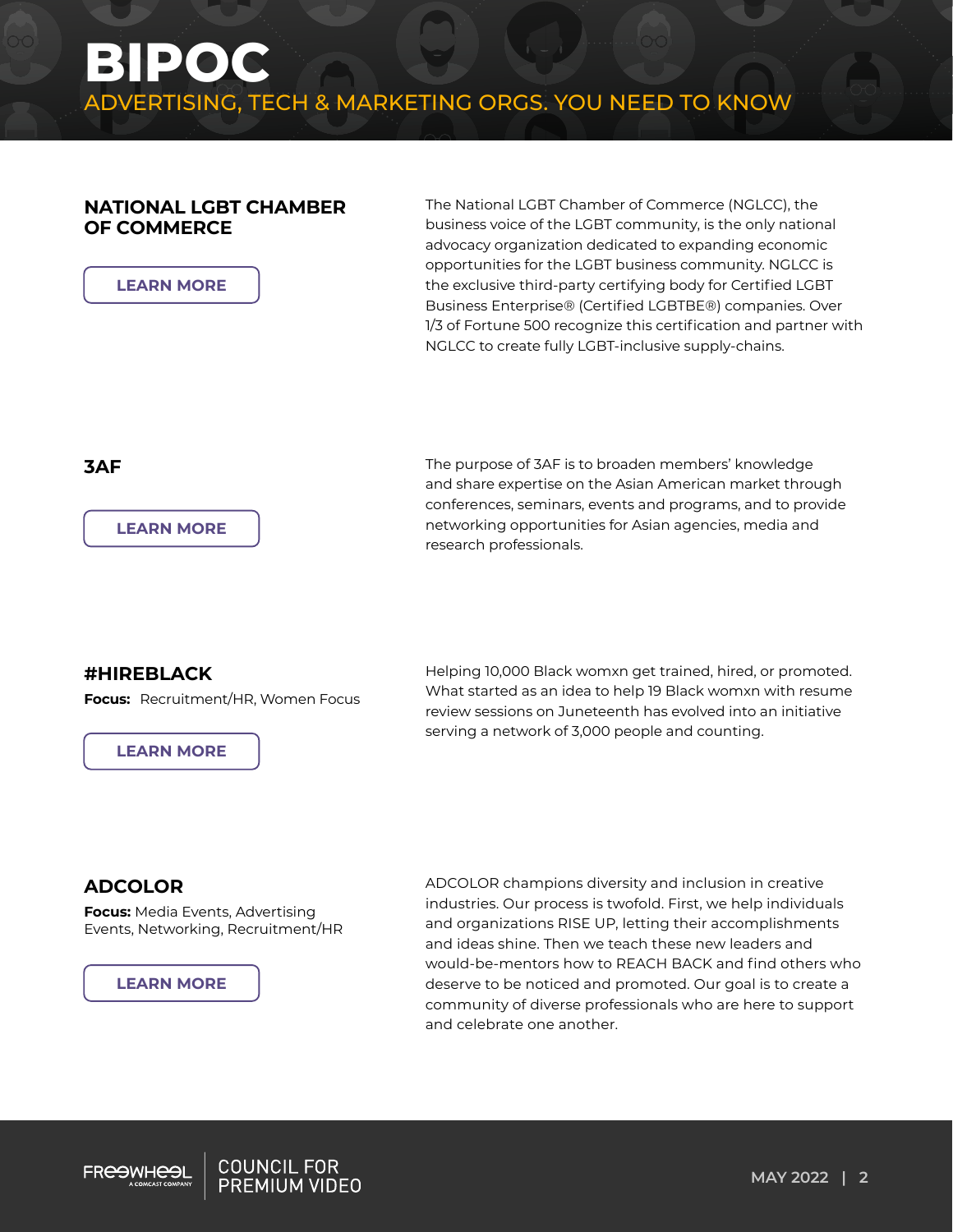### **ADCAMP BY THE AMERICAN ADVERTISING FEDERATION (AAF)**

**Focus:** Networking, Youth

**[LEARN MORE](https://aaf.org/adcamp/)**

AdCamp introduces high school students to the many facets of advertising through hands-on learning activities. It provides them the opportunity to work on a real client campaign, interact with industry professionals, as well as explore career options through company immersions and classroom activities.

### **BLACKS WHO DESIGN**

**Focus:** Recruitment / HR

**[LEARN MORE](https://blackswho.design/)**

Blacks Who Design highlights all of the inspiring Black designers in the industry. The goal is to inspire new designers, encourage people to diversify their feeds, and discover amazing individuals to join your team.

### **HUE**

**Focus:** Recruitment/HR, Networking

**[LEARN MORE](https://www.wearehue.org/)**

Hue aims to amplify voices of color working in marketing, to increase visibility, and to pave a path to rise. You can join as an experienced marketer of color or as an ally who wants to support.

### **INTERNATIONAL RADIO & TELEVISION SOCIETY (IRTS)**

**Focus:** Media Events, Recruitment/HR



The IRTS Foundation is a 501(c)(3) charitable organization dedicated to bringing together the wisdom of yesterday's founders, the power of today's leaders, and the promise of tomorrow's young professionals to build the next generation of media leaders, which we feel should more accurately reflect the diverse demographic of today's media consumers. To achieve this, IRTS has spent over 35 years actively supporting diversity through our programs and initiatives. IRTS provides education through access with a series of academic programs, industry events, and mentorship pipelines.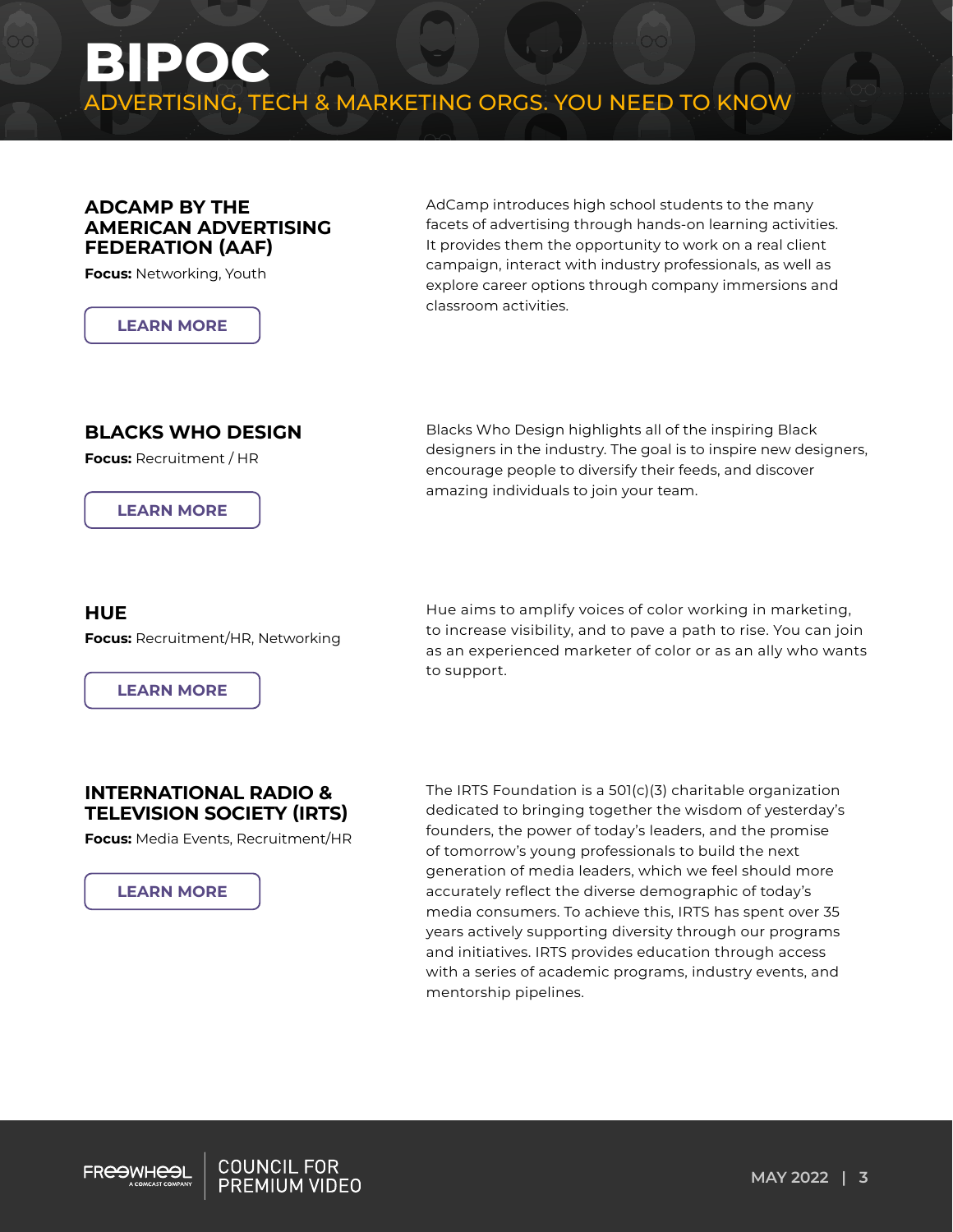## **BIPOC** ADVERTISING, TECH & MARKETING ORGS. YOU NEED TO KNOW

### **MEDIA SALES INSTITUTE (MSI)**

**Focus:** Media Events, Recruitment/HR



The MSI was created to address the media industry challenge of ensuring a diverse workforce. In order to meet this challenge, the industry needs a large base of qualified and diverse candidates. The MSI is the best long-term plan to recruit highly qualified and diverse entry-level employees. The MSI is an affirmative and proactive way to recruit future sales executives into the media industry. MSI candidates are pre-screened and have demonstrated a strong desire to pursue a career in media sales.

### **NATIONAL ASSOCIATION FOR MULTI-ETHNICITY IN COMMUNICATIONS (NAMIC)**

**Focus:** Media Events, Communications Events, Recruitment/HR

Founded in 1980, the National Association for Multi-ethnicity in Communications (NAMIC) is the premier organization that educates, advocates and empowers for multi-ethnic diversity in the communications industry. Our success stems from our ability to provide the resources that allow our members to cultivate their individual careers. Equally important, we partner with the country's leading media companies that are committed to leveraging diversity **[LEARN MORE](https://namic.com/) as a business imperative.** 

### **NATIONAL ASSOCIATION OF BLACK-OWNED BROADCASTERS (NABOB)**

**Focus:** Media Events, Networking

**[LEARN MORE](http://nabob.org/)**

NABOB is the first and only trade organization representing the interests of African-American owners of radio and television stations across the country. The association was organized in 1976 by a small group of African-American broadcasters who desired to establish a voice and a viable presence in the industry and to address specific concerns facing African-American broadcasters.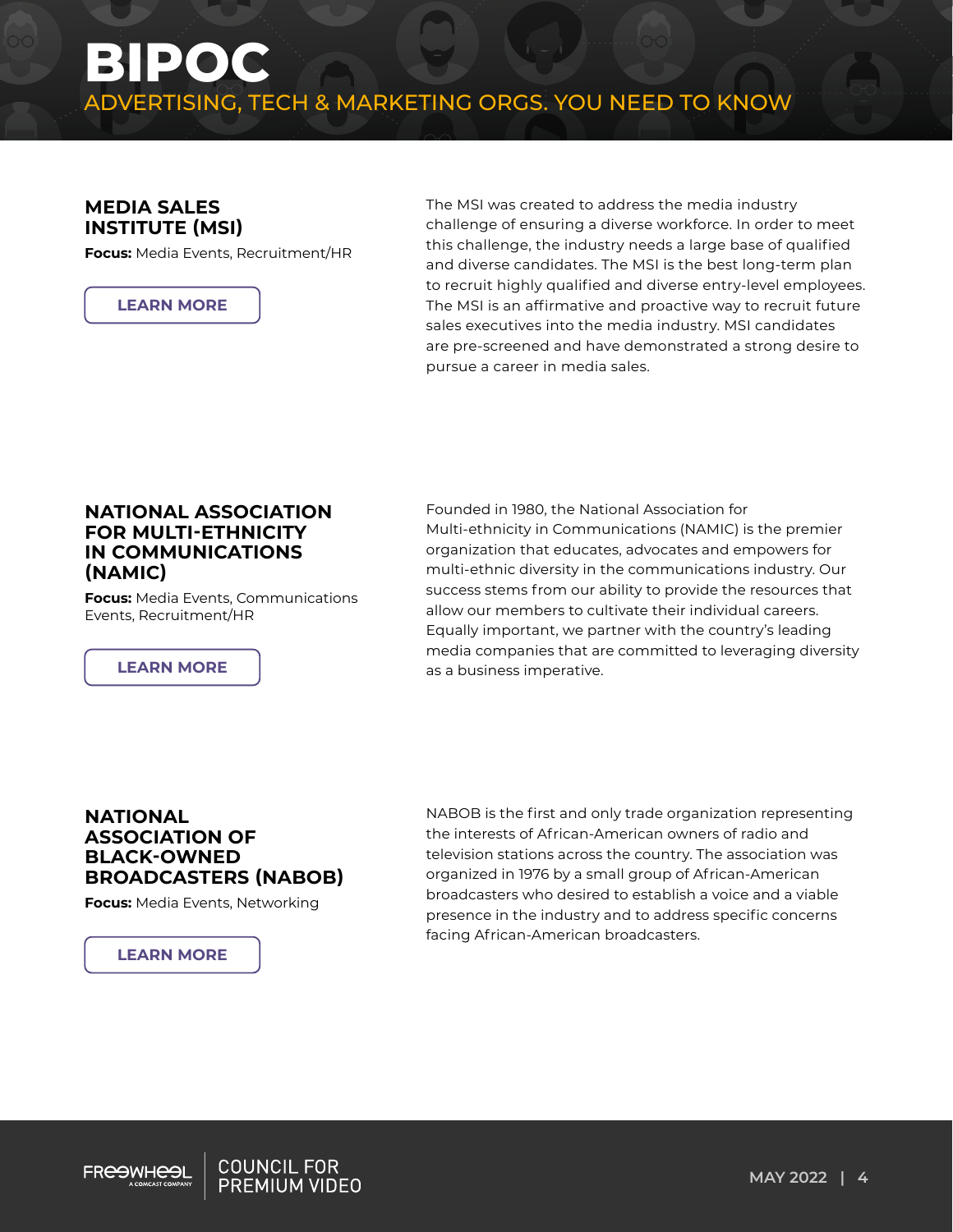### **NATIONAL BLACK MBA ASSOCIATION**

**Focus:** Recruitment/HR, Networking

**[LEARN MORE](https://nbmbaa.org/)**

The mission of the National Black MBA Association® is to lead in the creation of educational, wealth building, and growth opportunities for those historically underrepresented throughout their careers as students, entrepreneurs and professionals.

### **NATIONAL SOCIETY OF BLACK ENGINEERS (NSBE)**

**Focus:** Engineering Events, Networking, Recruitment/HR

**[LEARN MORE](https://nsbe.org/home.aspx)**

The National Society of Black Engineers (NSBE) is one of the largest student-governed organizations based in the United States. NSBE, a 501(c)(3) nonprofit organization founded in 1975, supports and promotes the aspirations of collegiate and pre-collegiate students and technical professionals in engineering and technology. NSBE's mission is to increase the number of culturally responsible Black Engineers who excel academically, succeed professionally and positively impact the community.

### **THE AD TECH COLLECTIVE**

**Focus:** Ad Tech, Networking, Recruitment/HR

### **[LEARN MORE](https://theadtechcollective.com/)**

A platform and community for Black people in adtech to connect and share insights on trends, job opportunities, and events focused on helping us navigate the adtech landscape.